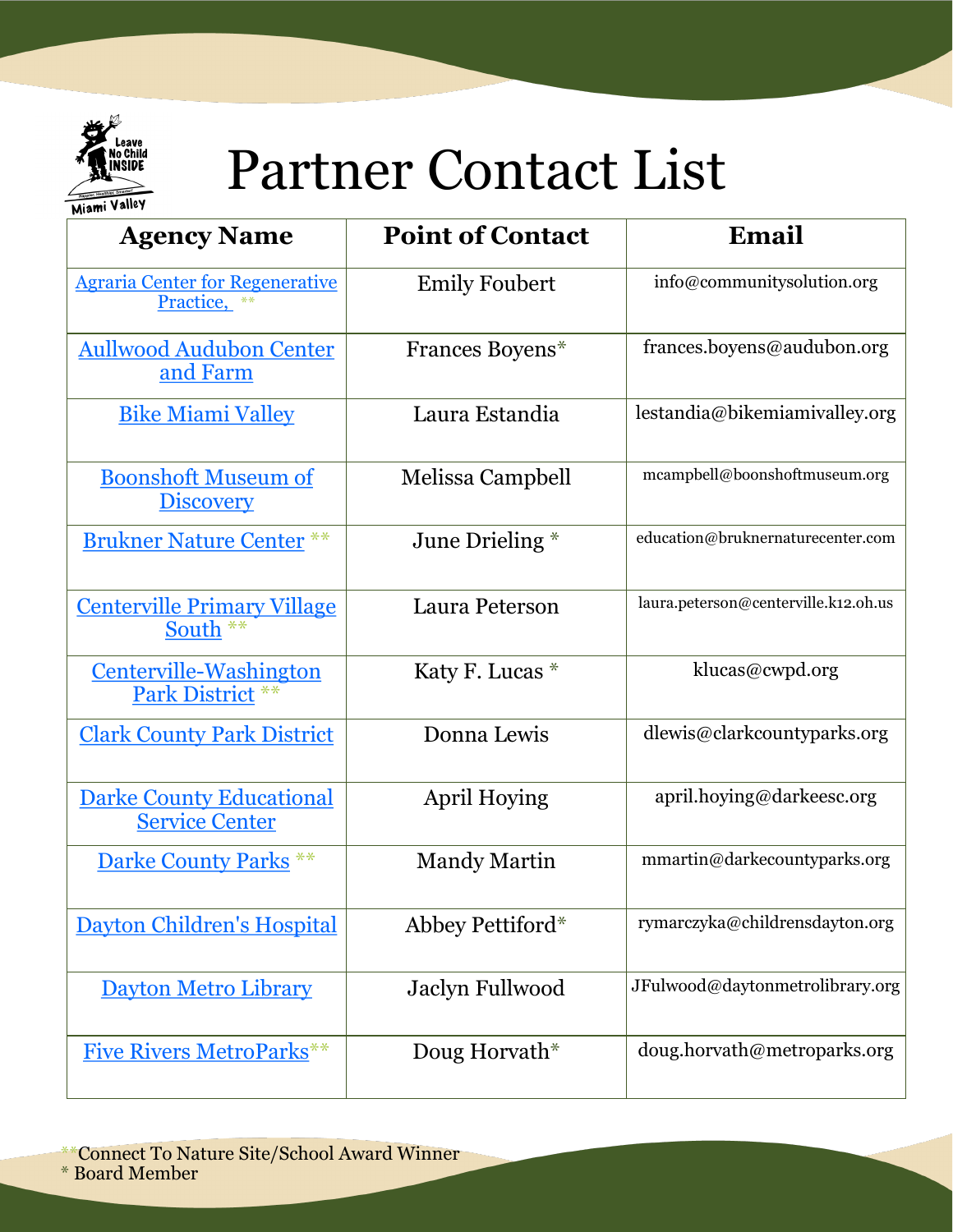

## Partner Contact List

| <b>Agency Name</b>                                                     | <b>Point of Contact</b>        | Email                               |
|------------------------------------------------------------------------|--------------------------------|-------------------------------------|
| <b>Learning Tree Farm</b> **                                           | Sarah Lamont                   | sarah.lamont@learningtreefarm.org   |
| <b>Miami Conservancy District</b>                                      | Sarah Hippensteel Hall,<br>Phd | shippensteel@miamiconservancy.org   |
| <b>Miami County Park</b><br>District**                                 | Cinda Hanbuch-Pinkerton*       | cindahp@miamicountyparks.com        |
| <b>Montgomery Public Health</b>                                        | Stacy Shern*                   | SShern@phdmc.org                    |
| <b>National Trail Parks and</b><br><b>Recreation District</b>          | Penny Dunbar                   | pdunbar@springfieldohio.gov         |
| <b>Ohio Naturally</b>                                                  | Meredith Florkey*              | meredith@ohionaturallyeducation.com |
| <b>Ohio Nature Based Early</b><br>Childhood Education<br>Collaborative | Meredith Florkey*              | info@ohionaturebasededucation.com   |
| <b>Open Air Village</b>                                                | Nicole and Bryan Gay           | openairvillage@gmail.com            |
| Penchura LLC.                                                          | <b>Tony Shadwick</b>           | tony@penchura.com                   |
| <b>Rivers Institute at the</b><br><b>University of Dayton</b>          | Leslie King                    | lking1@udayton.edu                  |
| <b>The Conscious Connect,</b><br><u>Inc.</u>                           | Karlos L. Marshall             | karlos@theconsciousconnect.org      |
| <b>West Carrolton Schools</b>                                          | <b>Genevieve Harvey</b>        | gharvey@wcsd.k12.oh.us              |

\*\*Connect To Nature Site/School Award Winner

\* Board Member